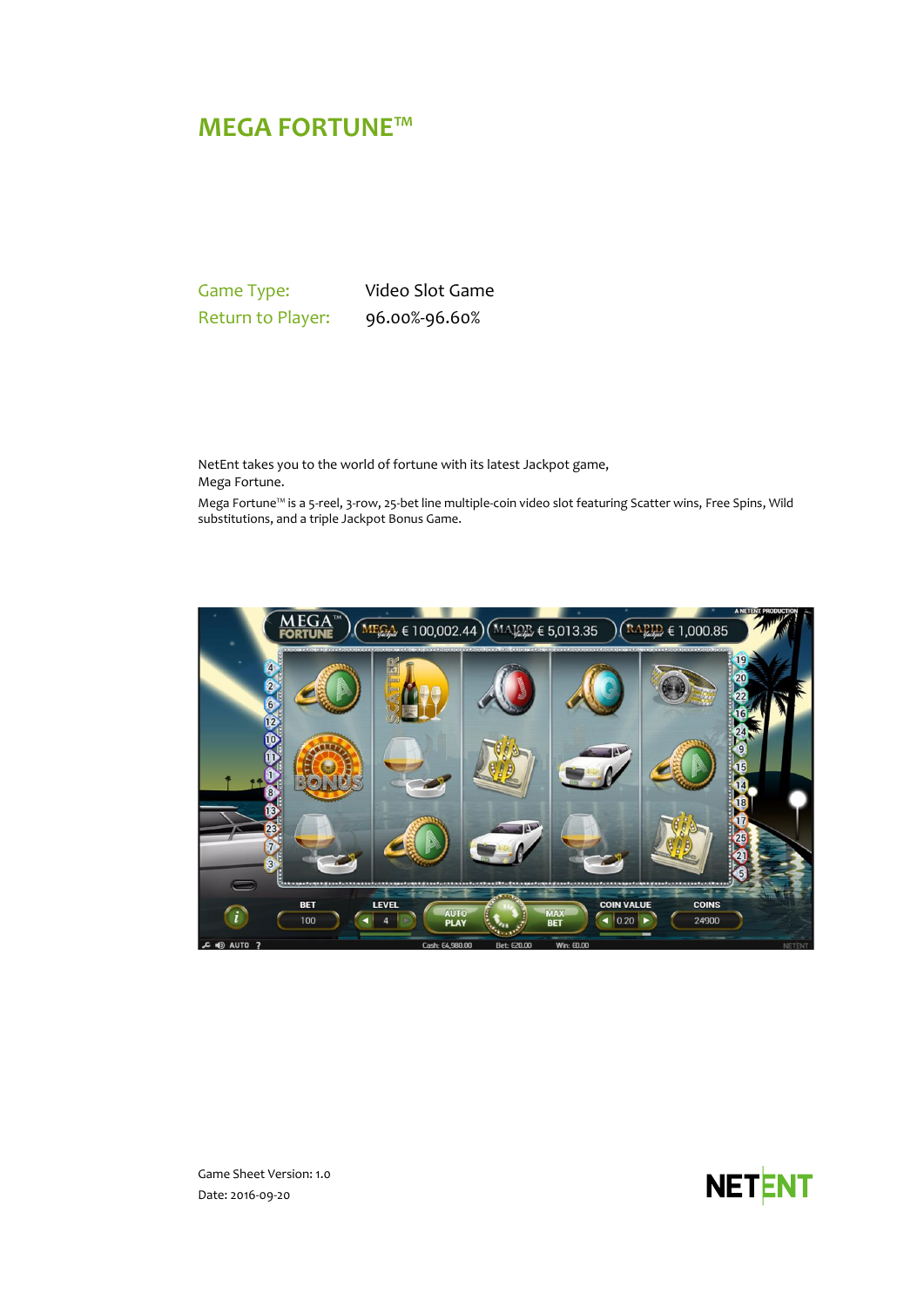## **ABOUT MEGA FORTUNE™** Mega Fortune™ Game Sheet

2/10

| <b>GENERAL INFORMATION</b>                                                    |                                                                                                                                                                                                                                                                                                                                                                                                                                                                                                                     |  |  |  |  |
|-------------------------------------------------------------------------------|---------------------------------------------------------------------------------------------------------------------------------------------------------------------------------------------------------------------------------------------------------------------------------------------------------------------------------------------------------------------------------------------------------------------------------------------------------------------------------------------------------------------|--|--|--|--|
| Game Type                                                                     | Video Slot Game                                                                                                                                                                                                                                                                                                                                                                                                                                                                                                     |  |  |  |  |
| Reel Type                                                                     | Spinning Reels                                                                                                                                                                                                                                                                                                                                                                                                                                                                                                      |  |  |  |  |
| Reels, Lines                                                                  | 5 reels, 3 rows, 1 - 25 bet lines                                                                                                                                                                                                                                                                                                                                                                                                                                                                                   |  |  |  |  |
| Default Bet Levels                                                            | $1 - 4$                                                                                                                                                                                                                                                                                                                                                                                                                                                                                                             |  |  |  |  |
| Default Coin Values $(\epsilon)$                                              | 0.01, 0.02, 0.05, 0.1, 0.2, 0.5                                                                                                                                                                                                                                                                                                                                                                                                                                                                                     |  |  |  |  |
| Default Min / Max Bet $(\epsilon)$                                            | 0.01/50                                                                                                                                                                                                                                                                                                                                                                                                                                                                                                             |  |  |  |  |
| Minimum Free Round Values<br>(Please check your current free<br>round values) | Bet level 1, 1 bet lines, $\epsilon$ 0.01 coin value (cost $\epsilon$ 0.25)                                                                                                                                                                                                                                                                                                                                                                                                                                         |  |  |  |  |
| <b>GAME FEATURES</b>                                                          |                                                                                                                                                                                                                                                                                                                                                                                                                                                                                                                     |  |  |  |  |
|                                                                               | Free Spins with multiplier x1-x5<br>Bonus game<br>Wild Substitution<br>1 Pooled Jackpot<br>2 Local Jackpots                                                                                                                                                                                                                                                                                                                                                                                                         |  |  |  |  |
| <b>PAYOUT</b>                                                                 |                                                                                                                                                                                                                                                                                                                                                                                                                                                                                                                     |  |  |  |  |
| Return to Player                                                              | 96.00%-96.60%                                                                                                                                                                                                                                                                                                                                                                                                                                                                                                       |  |  |  |  |
| Default Maximum Win                                                           | €100 000 / 200 000 coins - on a single bet line                                                                                                                                                                                                                                                                                                                                                                                                                                                                     |  |  |  |  |
| Hit Frequency                                                                 | 52.60%                                                                                                                                                                                                                                                                                                                                                                                                                                                                                                              |  |  |  |  |
| <b>RESPONSIBLE GAMING</b>                                                     |                                                                                                                                                                                                                                                                                                                                                                                                                                                                                                                     |  |  |  |  |
| Player Limits                                                                 | • Player and casino operator can set the following play limits: Bet & loss<br>per session, day, week or month. Block all play for a specified period<br>of time. Restrict session play length in minutes.<br>Playing for real is restricted by player account funds (i.e. cannot play<br>٠<br>for credit).<br>(Italy jurisdiction only) Player can initially have a maximum of 1.000 $\epsilon$ in<br>٠<br>the wallet. Since each game is a user session, the player's wallet may<br>exceed this limit during play. |  |  |  |  |
| Other                                                                         | Play for Fun<br>٠<br>Variable coin values<br>Variable bet levels<br>G <sub>4</sub> mode<br>٠                                                                                                                                                                                                                                                                                                                                                                                                                        |  |  |  |  |
| <b>TECHNICAL INFORMATION</b>                                                  |                                                                                                                                                                                                                                                                                                                                                                                                                                                                                                                     |  |  |  |  |
| Game ID                                                                       | megafortune not mobile (basic wallet)<br>megafortune not mobile sw (seamless wallet)                                                                                                                                                                                                                                                                                                                                                                                                                                |  |  |  |  |
| Display Resolution                                                            | 1280 x 720                                                                                                                                                                                                                                                                                                                                                                                                                                                                                                          |  |  |  |  |
| Aspect Ratio                                                                  | 16:9                                                                                                                                                                                                                                                                                                                                                                                                                                                                                                                |  |  |  |  |
| Technology                                                                    | HTML5 or higher                                                                                                                                                                                                                                                                                                                                                                                                                                                                                                     |  |  |  |  |
|                                                                               | Refer to CasinoModule Help for information about launching                                                                                                                                                                                                                                                                                                                                                                                                                                                          |  |  |  |  |

Copyright © 2016 NetEnt Product Services Ltd. This document and its contents are protected under International copyright law. Any unauthorised publication, copying, lending or reproduction is strictly prohibited.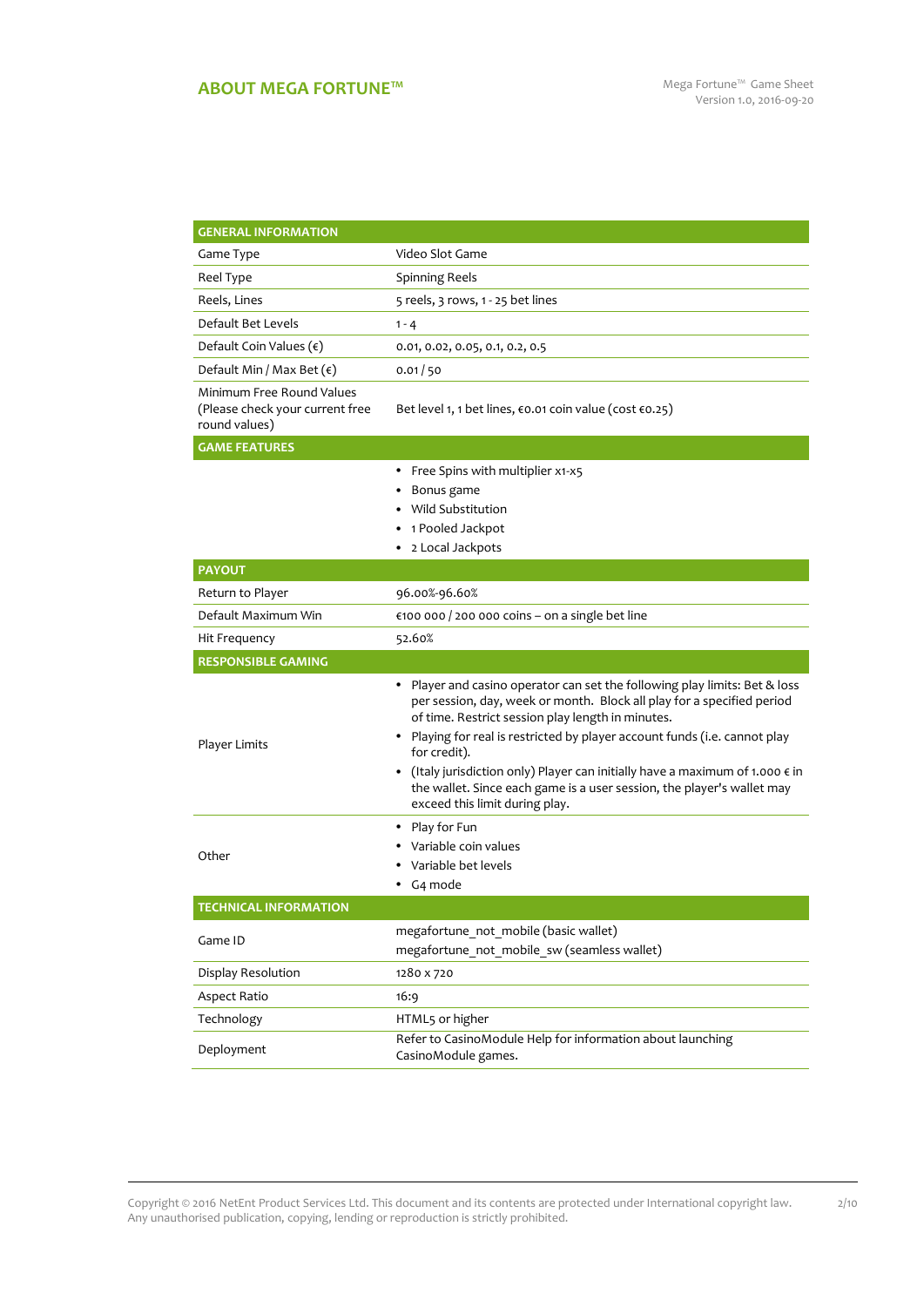<span id="page-2-0"></span>

Video slot elements

## **Game Theme & Graphics**

Mega Fortune™ comprises three main elements - video display area, keypad area, and game panel.

- **Video display area.** The main game and Bonus Game are played in this upper area. In addition, the paytable button is displayed in this area.
- **Keypad.** The keypad shows the current bet level (i.e. number of coins wagered per bet line), the current number of bet lines, the available cash in coins, and the current coin value. This area also contains the main game buttons used to select the bet level, bet lines, coin value, and start the game.
- **Game panel.** The game panel at the bottom houses the buttons for the game settings menu, audio, game rules, and autoplay. This area also displays the player's account information and alternates between showing the available cash, current bet, amount won, and player mode (when in Play for Fun mode).



Game screen, showing all bet lines

### **Main Game**

Players can select the coin value, number of bet lines and bet level before spinning the reels.

 **Game Actions.** The buttons on the key pad perform the different game actions:

|                          | Clicking the left and right arrows increases<br>and decreases the bet level (i.e. number of<br>coins per bet line) by 1. To increase or<br>decrease faster, the player can click and drag<br>the slider below. |
|--------------------------|----------------------------------------------------------------------------------------------------------------------------------------------------------------------------------------------------------------|
|                          | Clicking the Spin button starts a game round<br>at the current bet level.                                                                                                                                      |
| <b>MAX</b><br><b>BET</b> | Clicking this button changes the bet level to<br>4, and starts a game round with all 25 bet<br>lines selected.                                                                                                 |
| 0.05                     | Clicking the left and right arrows increases<br>and decreases the coin value. To increase or<br>decrease faster, the player can click and drag<br>the slider below.                                            |
| <b>AUTO</b>              | Clicking AUTOPLAY automatically plays the<br>game for the selected number of rounds.                                                                                                                           |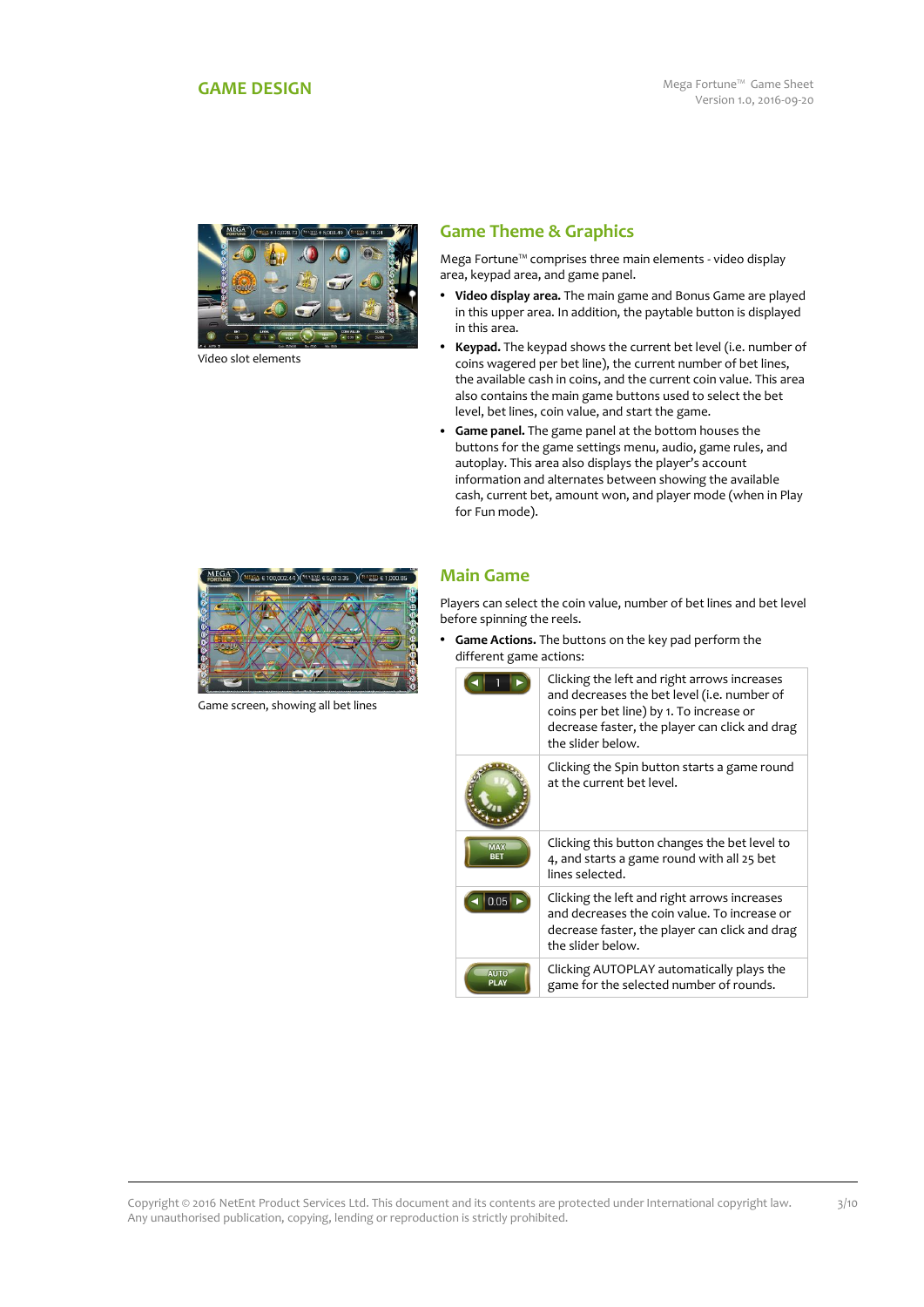

**Wild Substitution**

Wild symbols are animated: The speedboat jets off into the distance, jumping waves and leaving sea spray in its wake.

- **Substitution.** Wilds substitute for any other symbol (except Scatter and Bonus symbols) to complete winning bet lines.
- **Win value.** When Wild symbols appear on a winning bet line, making a valid substitution, they multiply the win by 5.

Wild symbol



Scatter symbol



Clickable Scatters award number of Free Spins and Multiplier

## **Scatters and Free Spins**

Mega Fortune™ features Scatter wins and clickable Scatter symbols that reveal the win multiplier and number of Free Spins awarded.

- **Scatter wins.** The game pays out on 3 or more Scatters.
- **Free Spins feature.** The Free Spins feature is activated when players get 3 or more Champagne Scatter symbols. "Select a Scatter" text prompts players to click one of the symbols, and the number of Free Spins and Free Spins win-multiplier to be awarded is displayed; for example, 8 Free Spins, 1x multiplier.
- **Free Spins mode.** Players click the Start Free Spins button to enter Free Spins mode. Free Spins are played with the same bet level and number of lines as the game that triggered the Free Spins. A dynamic sign informs players on the remaining Free Spins, and the current multiplier applied to Free Spin wins. This is updated each time the Free Spins feature is triggered and new Free Spins or multiplier are won.
- **Free Spin wins.** All wins pay the win multiplied by the win multiplier (1-5) displayed in the game. This excludes Bonus Game wins and additional Free Spins. At the end of Free Spins, the total winnings are added to the player's cash.
- **Free Spins trigger.** 2 or more Scatters during a Free Spins round activate additional Free Spins or multiplier. Players click a Scatter symbol to reveal the number of additional Free Spins or multiplier. Additional Free Spins or multipliers are added to the current Free Spins or multiplier (up to a maximum of 5x multiplier).



The Bonus Game features 3 wheels, and 3 progressive Jackpots. The 2 smaller local Jackpots give an excellent incentive to play, but the third global Jackpot is something quite special: a payout of four million euros (expected value)!

The aim of the Bonus Game is to stop the wheel spin so that the pointer rests on an arrow. Arrows progress the player onto even greater Jackpot win chances. In this Bonus Game, the player can win either a Jackpot or a fixed coin value.

**Bonus game trigger.** 3 Bonus symbols on an activated bet line



Bonus Game

Copyright © 2016 NetEnt Product Services Ltd. This document and its contents are protected under International copyright law. Any unauthorised publication, copying, lending or reproduction is strictly prohibited.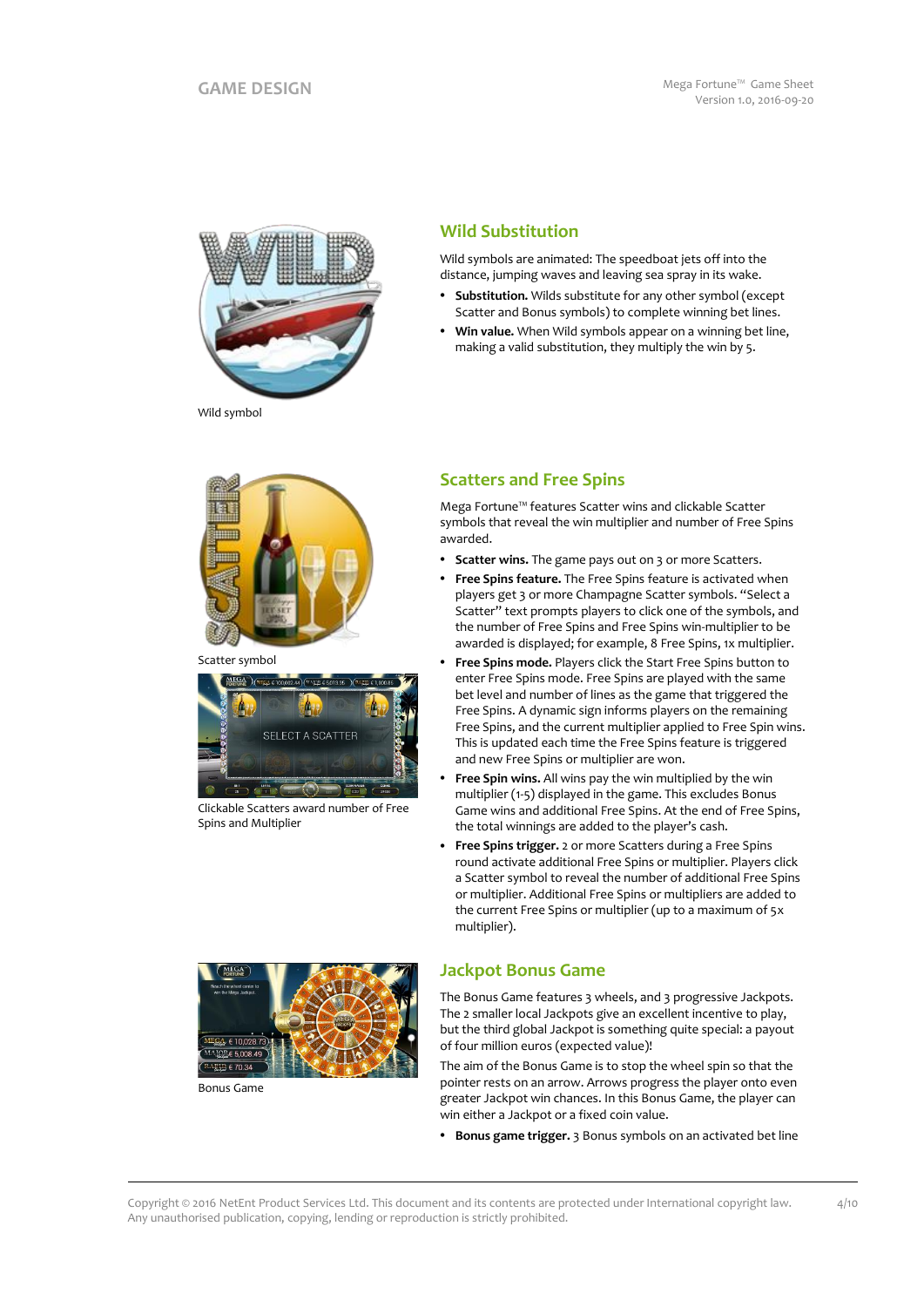start the Bonus Game. **Note:** Only one Bonus Game is awarded per spin. Wilds do not substitute for Bonus symbols.

- **Bonus game start.** When the player enters the Bonus Game, the outer wheel is already spinning. Players are instructed to click STOP to stop the wheel. Alternatively, players can wait for the auto stop countdown.
- **Bonus game finish.** The Bonus Game ends when either a coin value or Jackpot has been won. A win presentation screen shows the value of the win. The player must click BACK TO GAME to continue playing the main game.



Paytable page 1

## **Paytable**

Main slot winnings are paid out depending on the symbols displayed on a bet line when the reels come to a stop. For a combination of regular symbols to be a winning combination, at least 1 of the symbols must be displayed on the first slot reel, and the remaining symbols must be next to each other on the enabled bet line. The in-slot paytable displays the payout for each winning combination.

Mega Fortune™ features a 2 page paytable. Players click the Information button to display the first page which shows the payout and payout rules for the Wild, Scatter and Bonus symbols. The second page, accessible by clicking the right arrow displays the number of coins won for each winning symbol combination in the main game, as well as a graphical display of the bet lines and the general payout rules. To return to the game, players click the return to game arrow.



#### **Bet Lines**

Copyright © 2016 NetEnt Product Services Ltd. This document and its contents are protected under International copyright law. Any unauthorised publication, copying, lending or reproduction is strictly prohibited.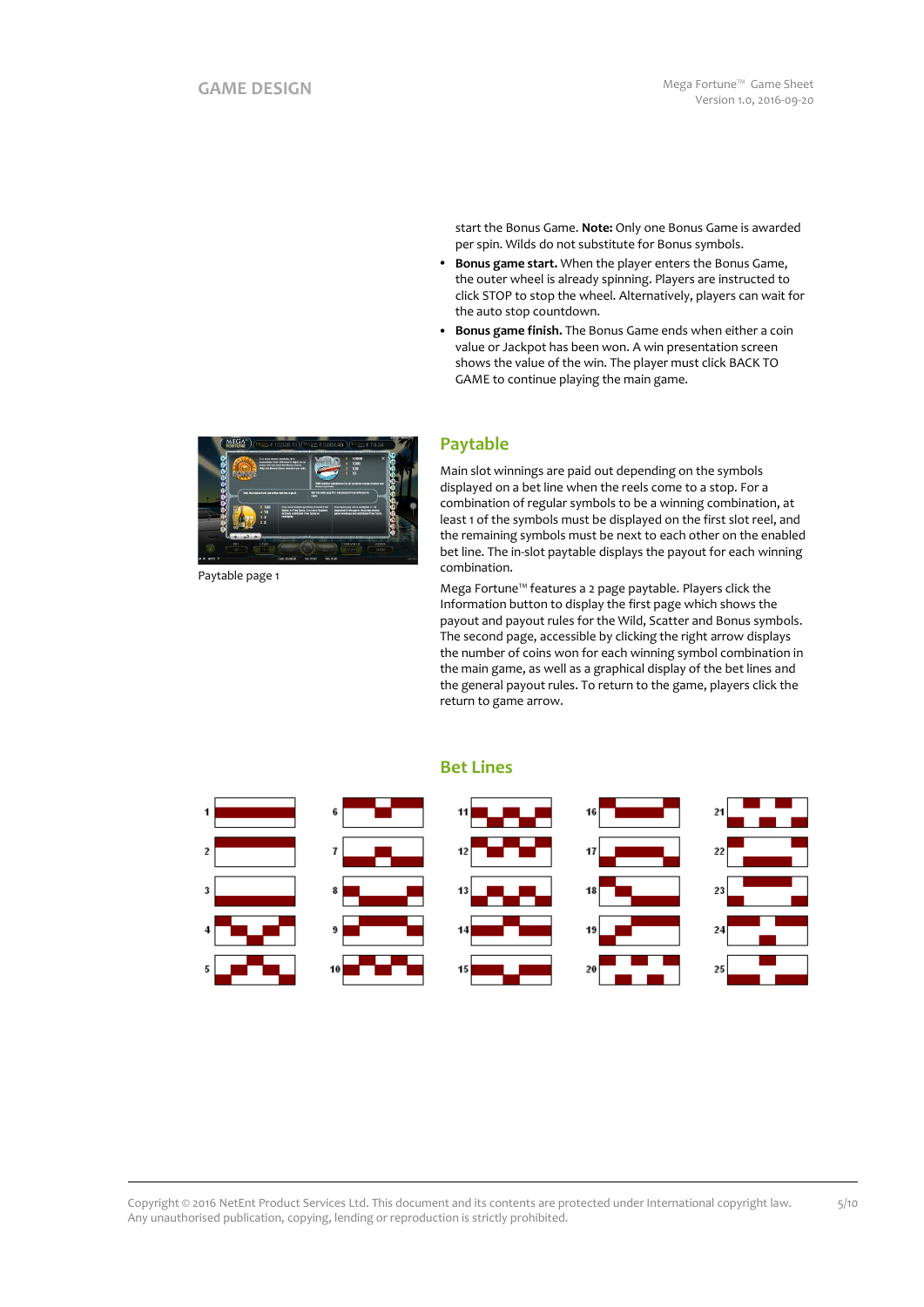### <span id="page-5-0"></span>**Payout Summary**

#### GAME RETURN TO PLAYER (RTP)

- Total: 96.6%
- Main game: 62.8%
- Free Spins: 16.8%
- Bonus game: 9.3%
- Jackpots: 7.6%

#### **HIT FREQUENCY**

- Total: 52.6%
- Free Spins: 52.6%
- Into Free Spins: 0.7%
- Bonus game: 1.2%

#### MAXIMUM PAYOUT (EXCLUDING JACKPOT)

#### Coinciding: € 108 100 / 216 200 coins

**Note**: The maximum win of a game round may be higher than the maximum coinciding win, since a game round may include several spins.

| <b>JACKPOT ID</b> | <b>NAME</b> | <b>EXPECTED VA</b><br>LUE. | <b>HIT FREQUEN</b><br>CY                                                            | <b>DEFAULT SEE</b><br>D | <b>CONTRIBUTIO</b><br>N_RATIO | <b>COMMISSION</b> | <b>LIABILITY</b> | <b>TYPE</b> |
|-------------------|-------------|----------------------------|-------------------------------------------------------------------------------------|-------------------------|-------------------------------|-------------------|------------------|-------------|
| megajackpot3      | Rapid       | 541                        | From main<br>game: 0.102%<br>From bonus<br>game: 8.32%<br>(at max bet)              | 50                      | 0.01                          |                   | Licensee         | Local       |
| megajackpot2      | Major       | 54100                      | From main<br>game:<br>0.00102%<br>From bonus<br>game: 0.0832%<br>(at max bet)       | 5000                    | 0.01                          |                   | Licensee         | Local       |
| megajackpot1      | Mega        | 3810000                    | From main<br>game:<br>0.0000705%<br>From bonus<br>game:<br>0.00576% (at<br>max bet) |                         | 0.055                         | 0.02              | Supplier         | Pooled      |

#### JACKPOT DETAILS

#### PAYOUT RULES IN MAIN GAME

- Bet line wins are multiplied by the number of coins bet per bet line.
- Wild symbol substitutes for all symbols except Scatters and Bonus wins.
- Scatter wins pay total bet x multiplier.

#### PAYOUT RULES IN FREE SPINS

- Number of Free Spins won and Free Spins win multiplier vary depending on the Scatter selected by the player when entering Free Spins.
- Multipliers are added together to a maximum value of 5.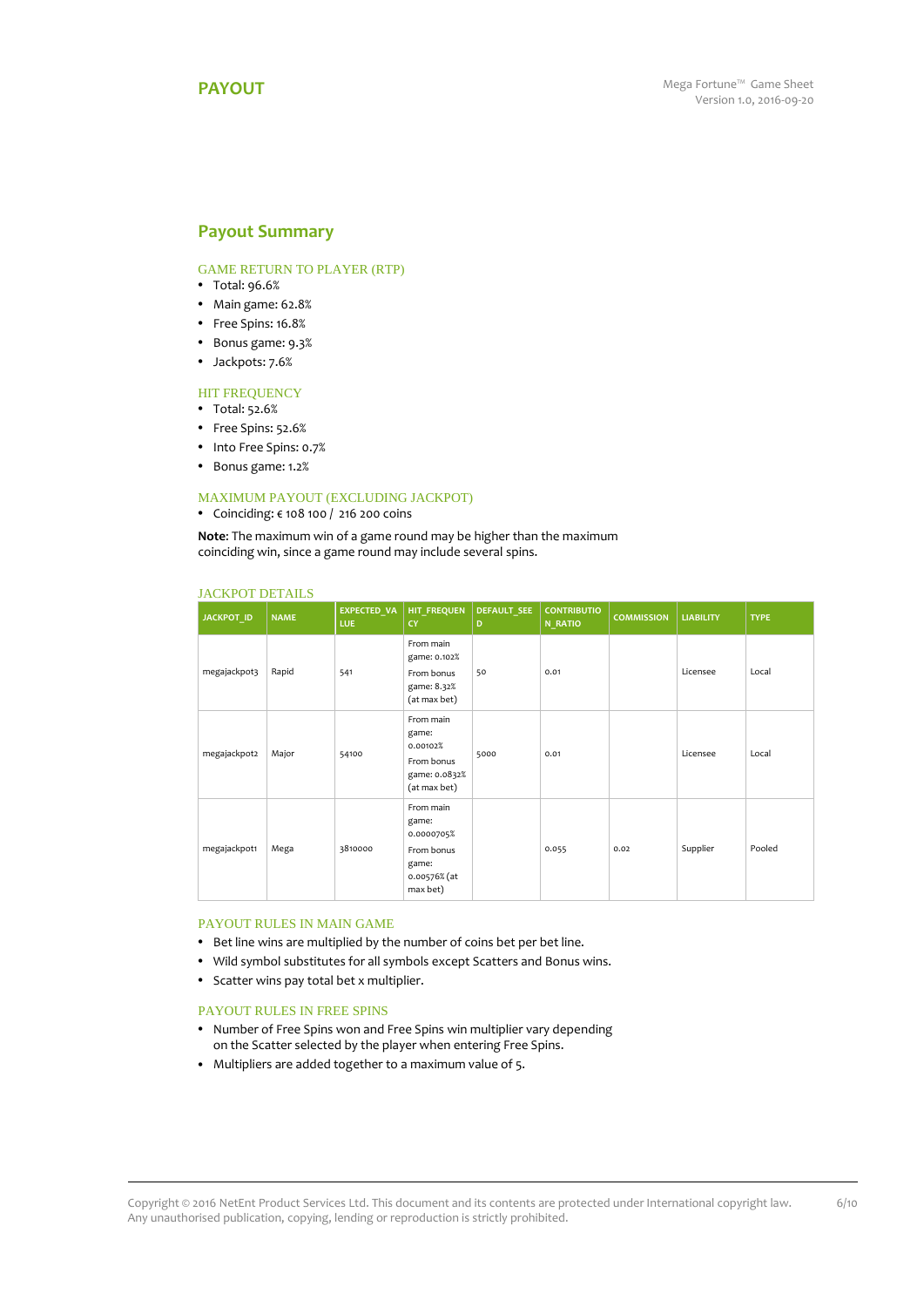## **Paytable**





Paytable page 2

Copyright © 2016 NetEnt Product Services Ltd. This document and its contents are protected under International copyright law. Any unauthorised publication, copying, lending or reproduction is strictly prohibited. 7/10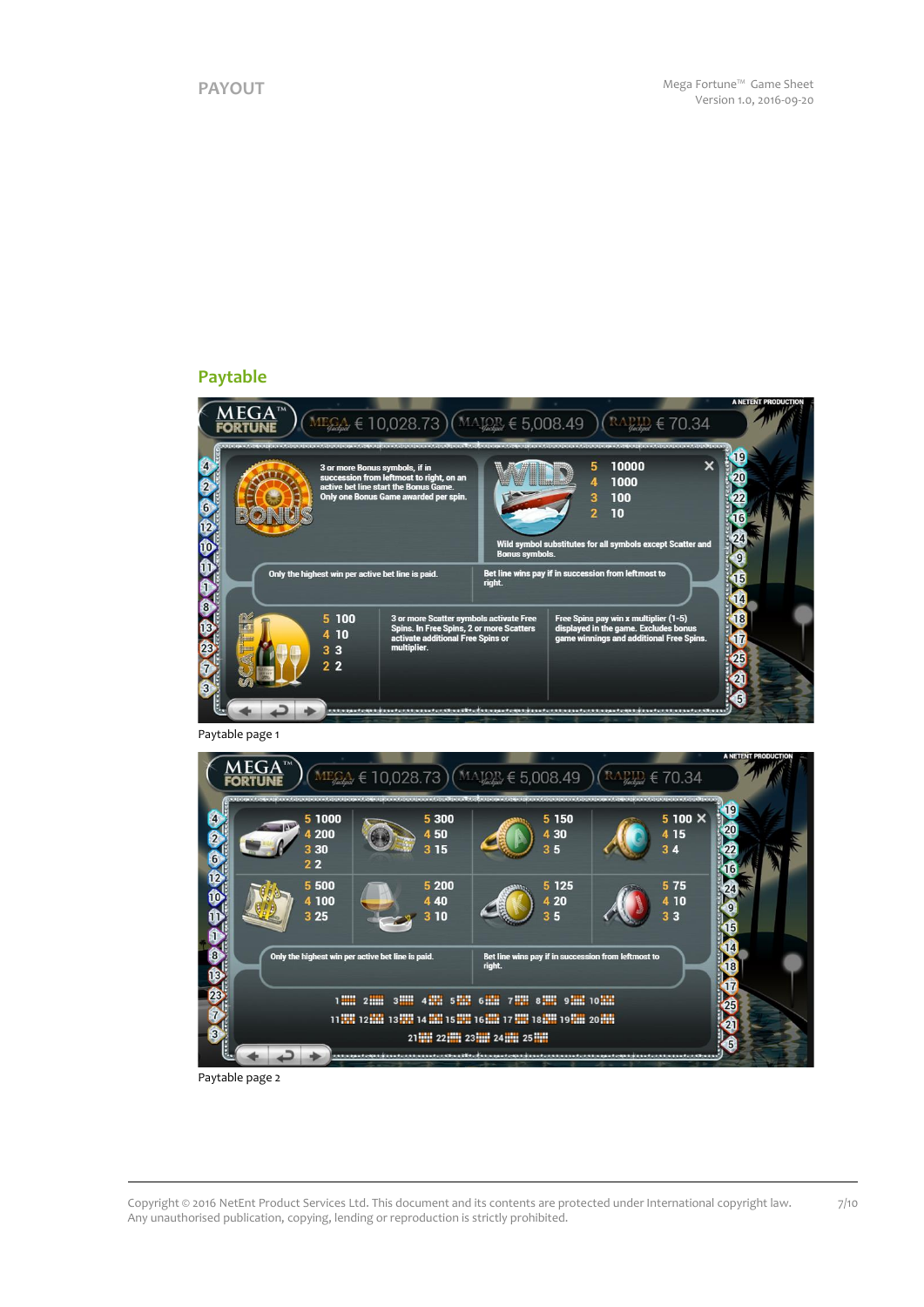## **Randomisation**

#### RANDOM NUMBER GENERATOR (RNG)

The algorithm used for random number generation (RNG) is Fortuna, a cryptographically secure pseudorandom number generator (PRNG) devised by Bruce Schneier and Niels Ferguson. For more information, see the document Random Number Generation.

The Random Number Generator and its implementation has been tested and approved/certified for randomness according to prevailing industry standards by an accredited, independent, 3rd party test facility.

#### ALGORITHM FOR A RANDOM REEL POSITION

A reel represents an array of symbols where each symbol has an index ("a position").

- 1. A random number between 0 (zero) and the length of the reel is acquired.
- 2. The random number is added to the game as "the new reel position to use".

#### **Malfunction Management**

If a player attempts to access a game using an invalidated session, (for example, due to inactivity or system restart) an error message is displayed in the game. The player can then log on again and resume game play. The game state is always stored so the player can resume game play exactly where he or she left off.

In case of an HTTP error, network timeout or server error a "technical error" message will be displayed to the player and the game will stay in an "unavailable" state until the player reloads the game at a time when the game becomes available.



If a session times out, a "session timeout" message will be displayed to the player and the game will stay in an "unavailable" state until the player reloads the game.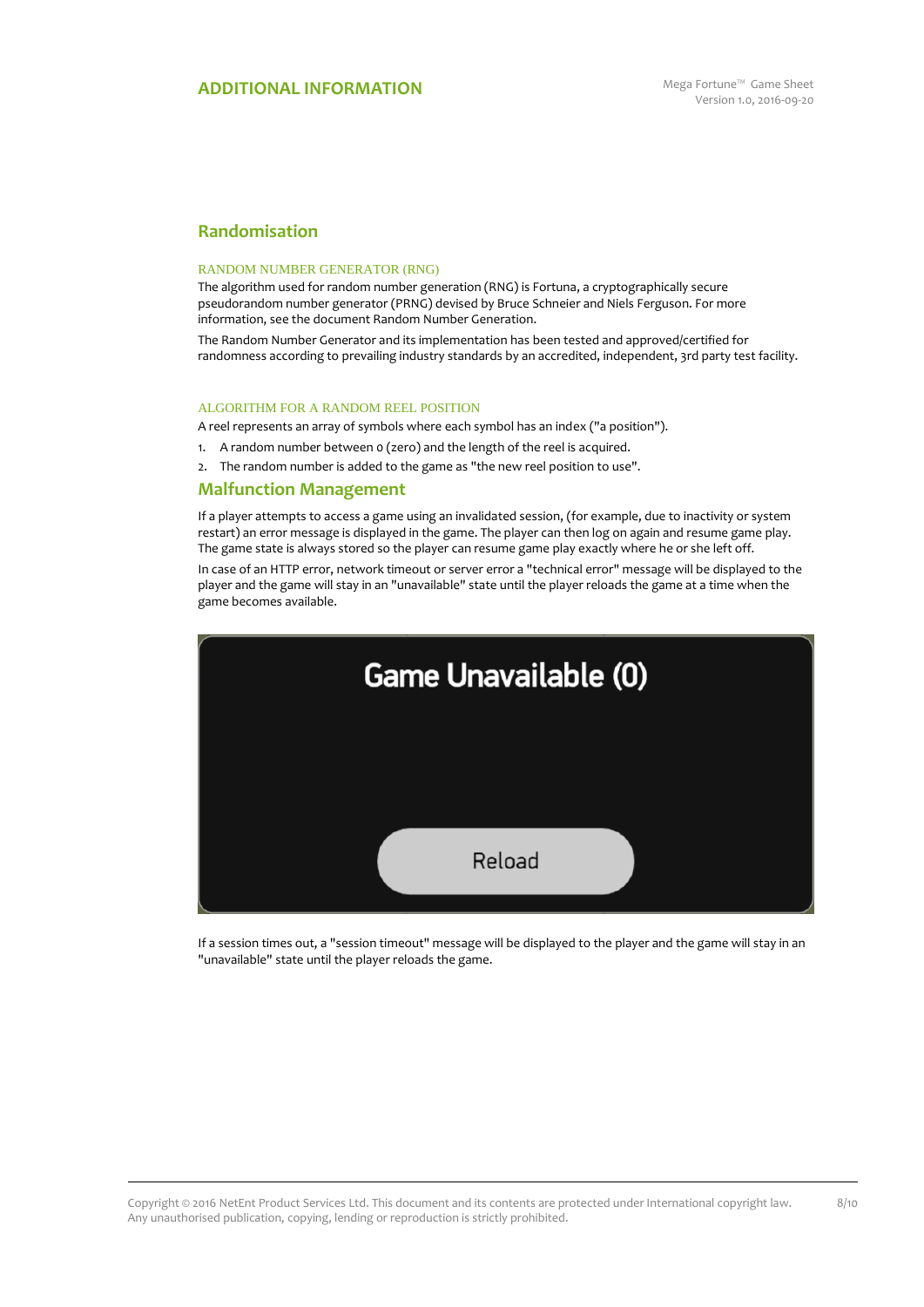

In case of an "out of money" event, an "out of money" message will be displayed to the player and the game will stay in an "unavailable" state until the player reloads the game.



(Italy jurisdiction only) Further information on management of malfunctions is also described in section 3.2.1 of the Gaming Platform (Progetto Della Piattaforma Di Gioco) document. This document provides details on how a player is informed of balance return payments and the technical process.

Information regarding session timeouts and malfunctions is provided to the player via the game rules. Specifically, the player is informed that "In the event of malfunction of the gaming hardware/software, all affected game bets and payouts are rendered void and all affected bets refunded."

#### **Information to the Player**

Players receive a response required message every hour of continuous play: They cannot continue playing unless they respond to the message which provides them with details about the amount bet and won so far during game play.

Players also have access to their game session history and game rules from within the game at all times.

#### **Game Simulation**

A demo version of the game is available at http://www.netent.com/games/